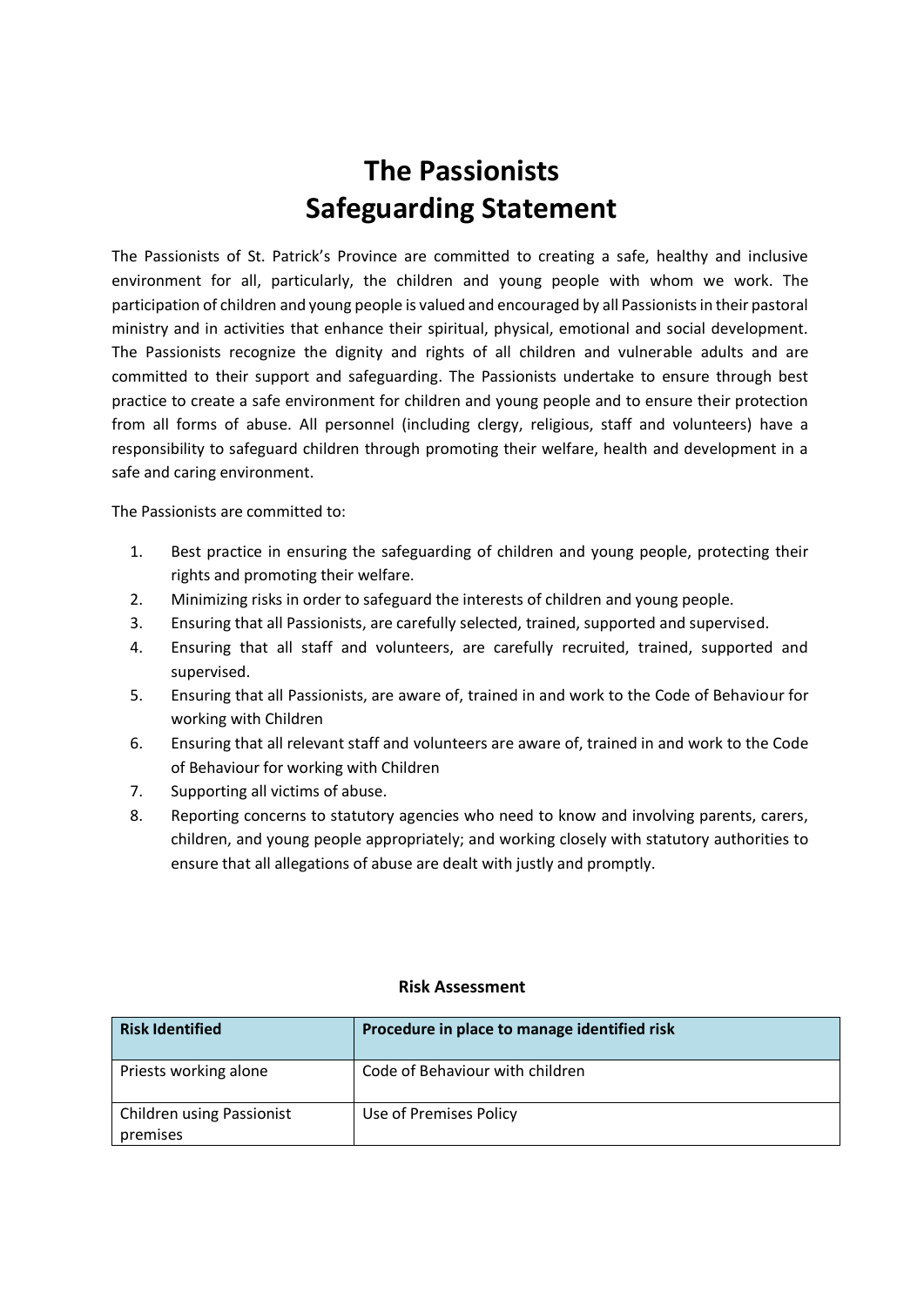| Members or others, may be<br>unaware of their responsibility,<br>or not supported, to report<br>concerns that a child may have<br>been, is being or is at risk of<br>being abused. | Reporting thresholds and procedures are set out in<br>procedures document and mandated persons and relevant<br>staff/volunteers are obliged to attend training<br>DLP available to provide advice, guidance and support<br>$\bullet$<br>Joint reports will be made by diocesan DLP/ deputy DLP<br>$\bullet$<br>and Mandated Persons, where appropriate. |
|------------------------------------------------------------------------------------------------------------------------------------------------------------------------------------|---------------------------------------------------------------------------------------------------------------------------------------------------------------------------------------------------------------------------------------------------------------------------------------------------------------------------------------------------------|
| Children on Retreat                                                                                                                                                                | Code of Behaviour with Children<br><b>School Reporting Procedures</b>                                                                                                                                                                                                                                                                                   |

## **Procedures**

Our Child Safeguarding Statement has been developed in line with requirements under the Children First Act 2015, *Children First: National Guidance for the Protection and Welfare of Children* (2017), and Tusla's *Child Safeguarding: A Guide for Policy, Procedure and Practice*. The Safeguarding Statement has also been drawn up in line with the Passionist policies and procedures and the NSBCCCI Standards for Safeguarding. In addition to the procedures listed in our risk assessment, the following procedures support our intention to safeguard children;

- Procedure for the management of allegations of abuse or misconduct against Members/staff/volunteers;
- Procedures for the safe recruitment and selection of Members;
- Procedure for the safe recruitment and selection of Leaders to work with children;
- Procedure for provision of and access to child safeguarding training and information, including the identification of the occurrence of harm;
- Procedure for the reporting of child protection or welfare concerns to Tusla;
- Photography and video Policy
- Code of behaviour for Leaders and children
- Complaint procedure
- The Provincial is responsible for the collation and maintenance of the list of Mandated Persons working in the service.
- The Relevant Person for the Passionists will be the Safeguarding Advisor.

All procedures are available upon request.

## IMPLEMENTATION

We recognise that the implementation is an ongoing process. Our service is committed to the implementation of this Child Safeguarding Statement and the procedures that support our intention to keep children safe from harm when we are working with them.

This Child Safeguarding Statement will be reviewed on 30<sup>th</sup> March 2019, and every two years thereafter or as soon as practicable after there has been a material change in any matter to which the statement refers.